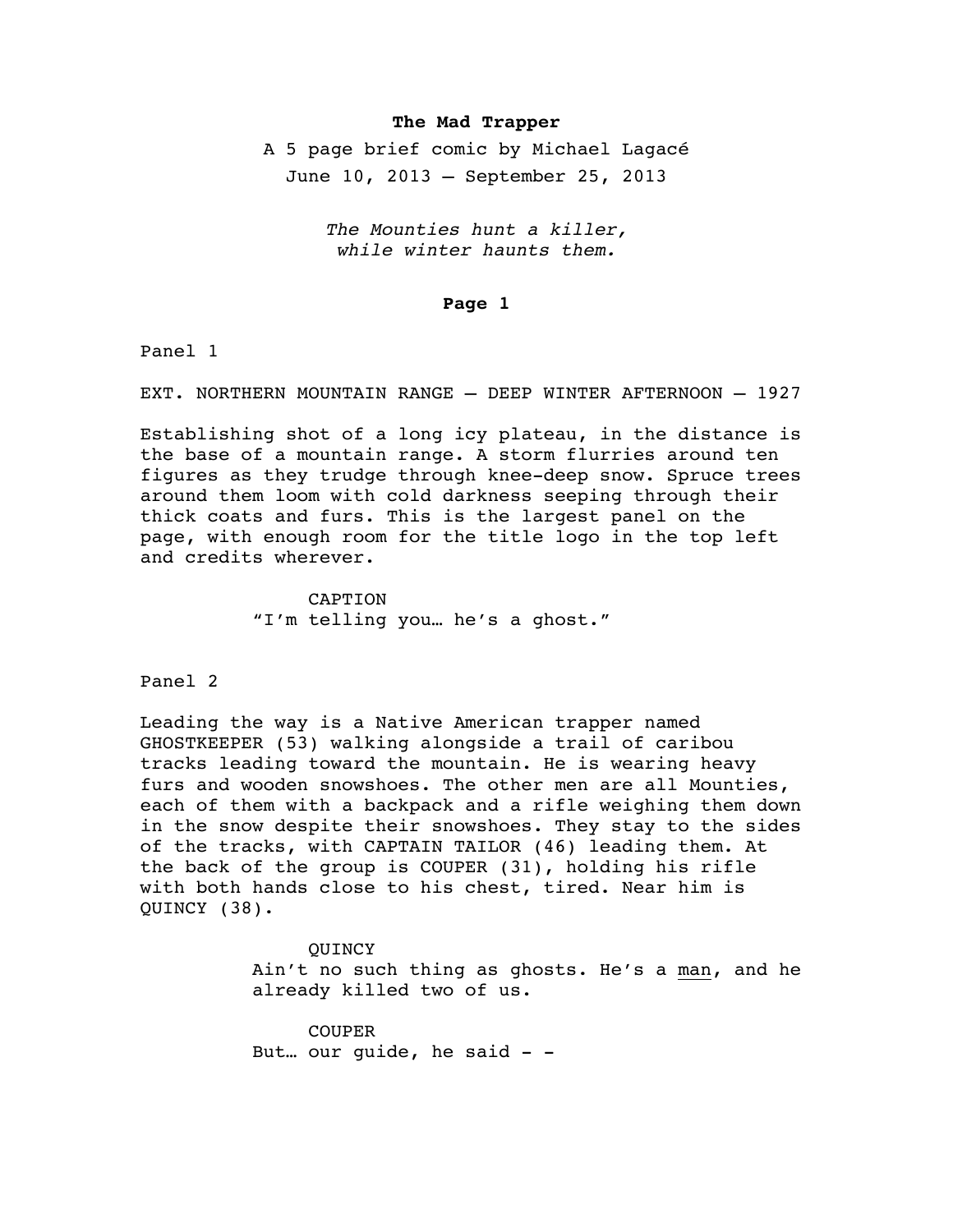Panel 3

Just in front of them is a man named BLEAKLY (38).

BLEAKLY Our guide said to go back!

BLEAKLY It's the Captain that's got us out here in this damned blizzard.

BLEAKLY You ask me, the Trapper's long since dead.

Panel 4

Couper looks upward. The sun is going down. Flurries. Bleakly stops a moment to turn back towards Couper.

> COUPER You think he's dead?

BLEAKLY 'Course I do!

BLEAKLY What kind of man could still be out here runnin' with just the clothes on his back?!

## **Page 2**

Panel 1

From far ahead of them, a bullet hits Bleakly, and he falls backward. The other men are shocked, some ducking down, some reaching for their rifle. Couper watches Bleakly fall.

Panel 2

In the distance, about a hundred yards up, a figure runs down into a large treed valley at the base of an immense, sheer mountain face that surrounds it. The snow flurries around them.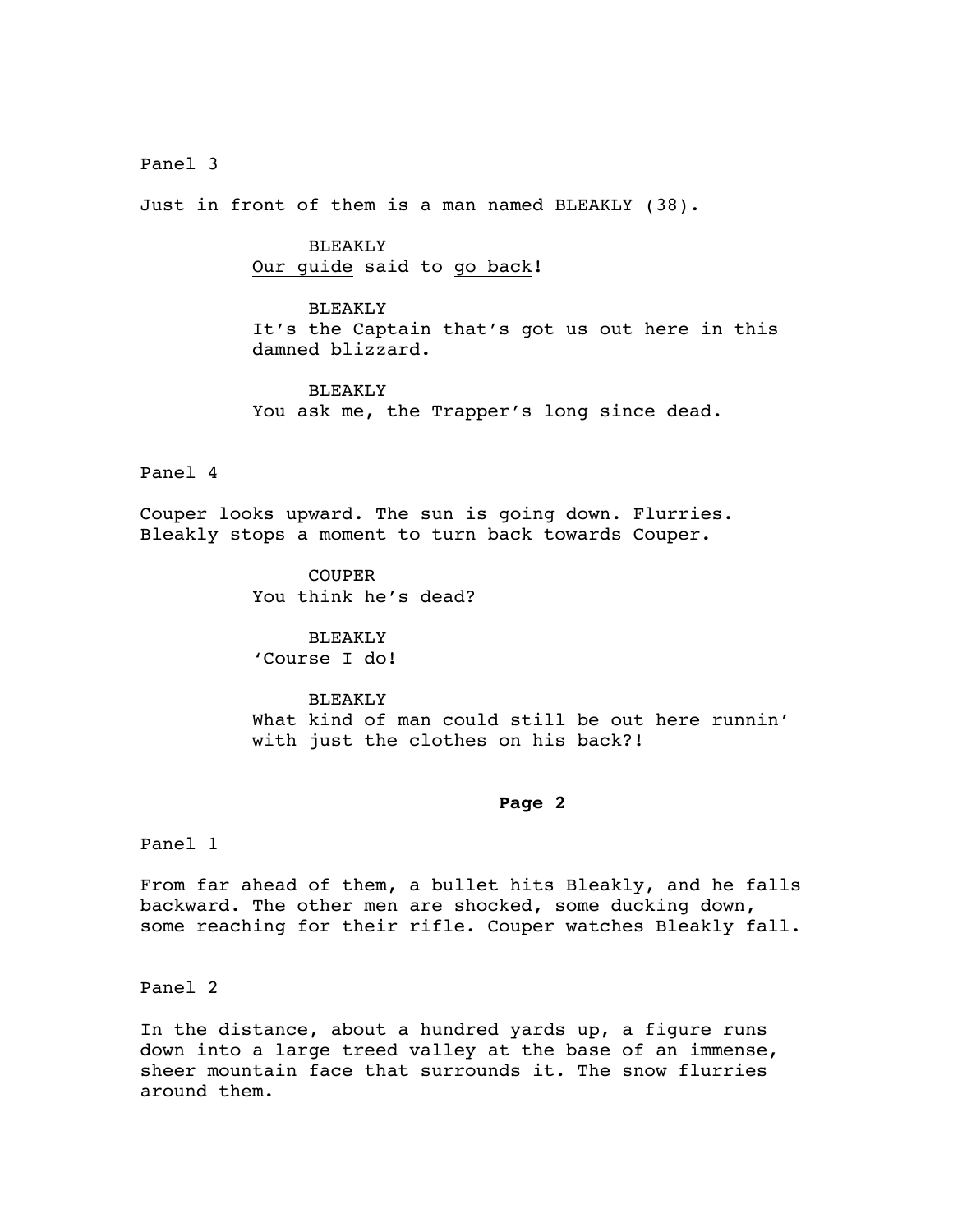# TAILOR There he is, men! Let's move!!

### Panel 3

They reach where their attacker shot from. There are manmade tracks leading down into a small valley. The Mounties have their rifles aimed down into it, but it's getting dark. The blizzard around them rages.

> TAILOR There, we've got him cornered, men!

**TAILOR** Spread out 'til you get to the mountain! Watch for tracks! He ain't got nowhere to go but through us!

Panel 4

Couper is on his knee, rifle aimed, just outside the perimeter of the valley. There are men several meters on either side of him.

#### **Page 3**

Panel 1

EXT. VALLEY RIDGE – DEEP WINTER - EVENING

It is dark now, only traces of sunlight remain. Couper and another man are working on building a fire, the rest are patrolling the ridge. Tailor is shouting down into the valley.

> TAILOR (SHOUTING) Trapper! This is Captain Tailor of the RCMP!

TAILOR (SHOUTING) Give yourself up! There's nowhere to go!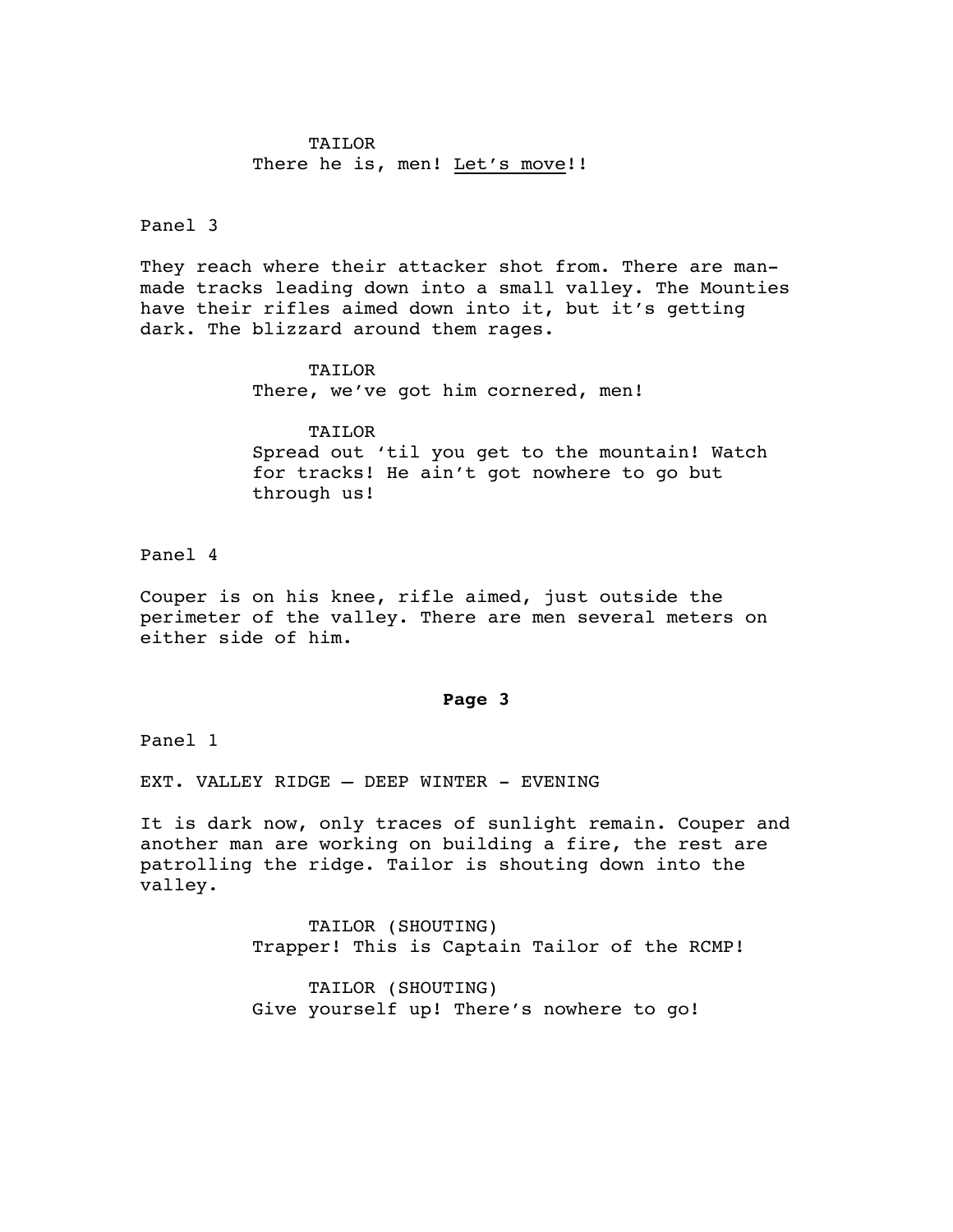Panel 2

Couper looks past Tailor into the darkness of the valley below. Snow flurries around them.

> TAILOR Fine. We'll wait the bastard out.

Panel 3

EXT. VALLEY RIDGE – DEEP WINTER – NIGHT

The fire warms a couple men resting beside it. The storm rages. Couper and another man are sitting around the fire, their hands warming over it. Quincy and another man approach them.

> **OUINCY** Alright, our turn by the fire. Get out there.

COUPER But I ain't even warm yet!

Panel 4

Couper starts walking out on his patrol, and the other man in the other direction. The two new men stand over the fire, hands outstretched, warming up.

#### **Page 4**

Panel 1

From below, a shot rings out and hits one of the men.

Panel 2

All of the other men return fire into the darkness below. The other man near the fire is hit by a second shot. Nearby, Tailor yells out to them.

> TAILOR Away from the fire!!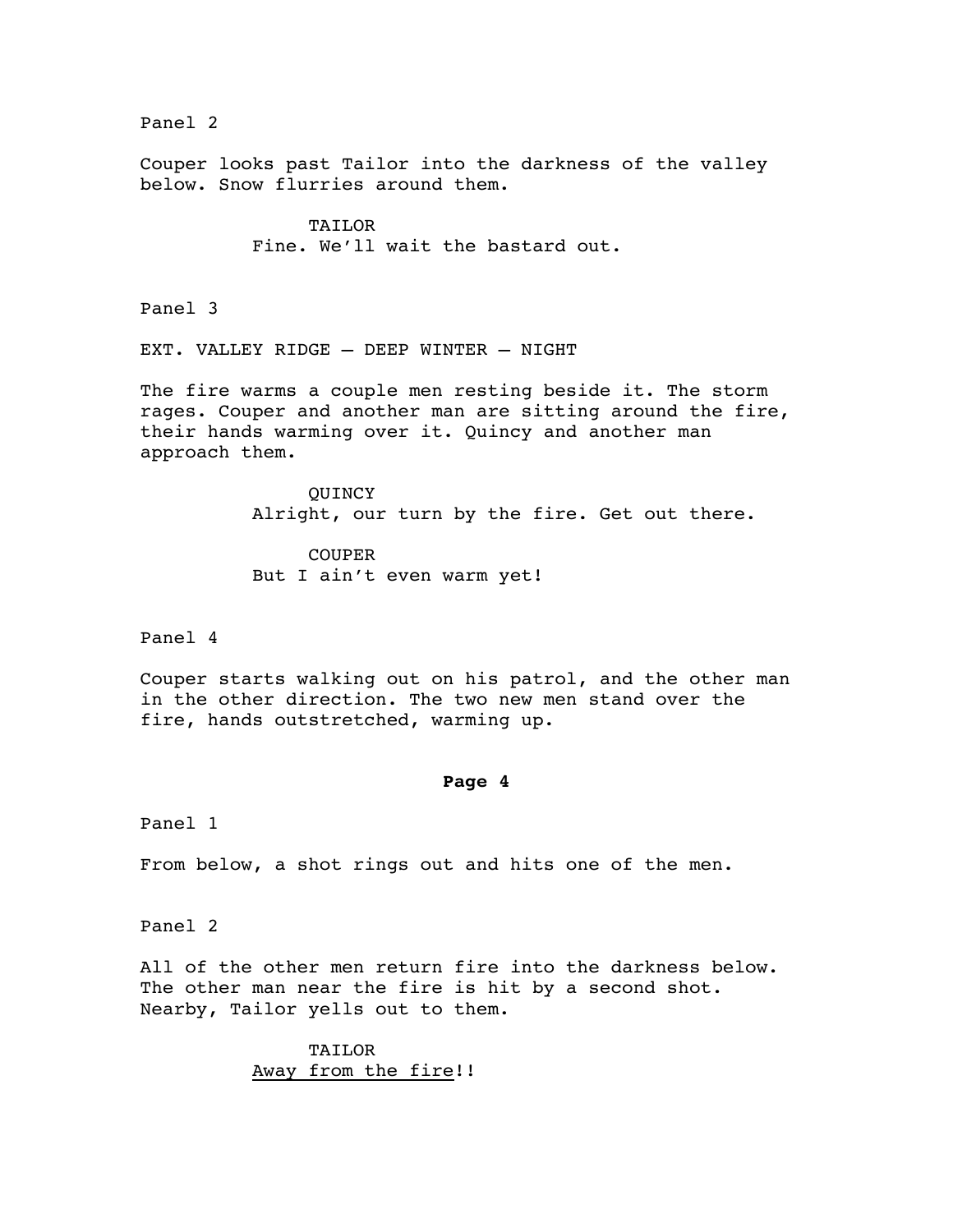# TAILOR He can see you!!

## Panel 3

The men stand with their rifles aimed into the valley.

TAILOR Maintain the perimeter, don't shoot unless you see him!

TAILOR The sun will be up in just a few hours, we'll get him then!!

## Panel 4

Couper stands shivering at the edge of the valley, rifle in hand, another man within sight beside him.

> COUPER (QUIETLY) S-sure, j-just… a f-few hours…

Panel 5

Dark. Time passing.

## **Page 5**

Panel 1

EXT. VALLEY RIDGE – DEEP WINTER – SUNRISE

Spread out across the valley edge, the men move down into the valley with guns drawn. Tailor and Ghostkeeper follow the snowed-over tracks. Couper is nearby.

> CAPTION We moved in slowly. Carefully.

CAPTION The Captain reminded us how dangerous this man was. He'd killed four Mounties.